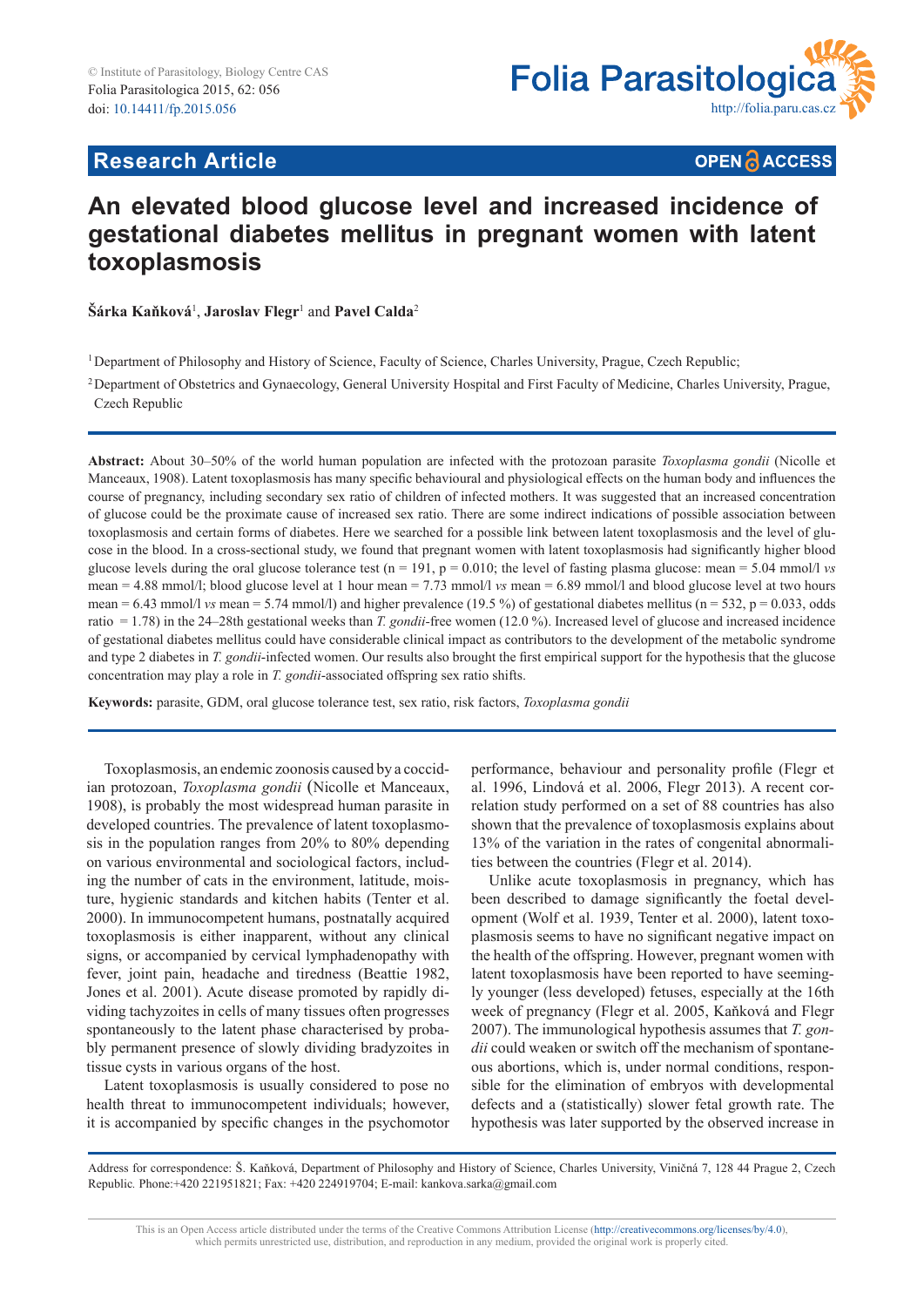the secondary sex ratio in children of women with latent toxoplasmosis (Kaňková et al. 2007a). The probability of the birth of a boy increased up to 0.71, which means that about 250 boys were born for every 100 girls to women with moderate concentrations of anti-*Toxoplasma* antibodies (and probably with recent but already latent infection). This effect of latent toxoplasmosis was later confirmed in experimentally infected mice (Kaňková et al. 2007b). Mice with toxoplasmosis had a higher sex ratio (expressed as the proportion of males in the offspring) than controls in the early phase of latent infection. One of possible physiological mechanisms that could be responsible for *T. gondii*-associated increase of the sex ratio is an elevated concentration of glucose (Cameron 2004, Cameron et al. 2008).

Significantly lower levels of antibodies against *T. gondii* infection were detected in the autoimmune disease type 1 diabetes mellitus (T1DM) patients (Krause et al. 2009). This phenomenon in T1DM patients may be related to their younger ages, but may also point to a protective role of the infections in T1DM development in susceptible individuals. However, it has been shown that there are considerable similarities in the genetic and environmental risk factors between latent *T. gondii* infection and diabetes mellitus (Prandota 2013).

Gestational diabetes mellitus (GDM) is a form of diabetes that is diagnosed during pregnancy and increases the risk of pregnancy and fetal complications (Johns et al. 2006, Vohr and Boney 2008, Vambergue et al. 2008). Immediately after pregnancy, five to 10 percent of women with GDM are diagnosed with diabetes, usually type 2, and women with a history of GDM have 35–60% chance of developing diabetes in the next 10 to 20 years (Centers for Disease Control and Prevention, 2011). It is possible that both the toxoplasmosis-associated increase of the sex ratio and higher incidence of GDM in high-risk *T. gondii*-positive subjects may be mediated by an effect of *T. gondii* on the concentration of blood glucose.

The main purpose of the present study is to search for differences in the blood glucose levels between *T. gondii*-negative and *T. gondii*-positive pregnant women and to test the hypothesis that GDM is more often diagnosed in *T. gondii*-positive subjects.

# **MATERIALS AND METHODS**

#### **Patients**

The experimental design was a retrospective cross-sectional study. The main data set covered 199 pregnant women screened for various clinical reasons for GDM in the 24–28th gestational weeks in the General University Hospital in Prague in 2008. The oral glucose tolerance test (OGTT) consisted of measurements of blood glucose in three blood samples from each woman collected: A) at baseline after eight hours of fasting, B) 60 min after drinking a measured dose of glucose solution, C) 120 min after drinking the measured dose of glucose solution. The second data set covered 89 women whose GDM status was known but whose tolerance test data (blood glucose concentrations) were not available. The third data set included information from a questionnaire survey of 1 381 women from the hospital databases. For various technical reasons, the questionnaire only reached about 1200 women. The women were asked, among other questions unrelated to the present study, whether they had gestational diabetes mellitus during pregnancy. Altogether 249 respondents not included in data sets 1 and 2 provided either a positive or negative answer.

Serum samples collected from pregnant women at the time of screening for chromosomal abnormalities, routinely performed in the 9–12th gestational weeks in this Hospital, were frozen and stored at -70 °C for later analyses. We used these samples for the retrospective detection of antibodies against *T. gondii.*

During the whole time of the study, we worked with an anonymised data set. The study was approved by the Ethical Committee of the General University Hospital and the First Faculty of Medicine of the Charles University in Prague.

#### **Investigations on oral glucose tolerance test**

Laboratory assessment was performed in a single laboratory at the Institute of Clinical Biochemistry and Laboratory Diagnostics, General University Hospital in Prague. The exclusion criterion was an acute illness like flu or other infectious disease. The women were allowed an unrestricted carbohydrate diet for 3 days prior to the oral glucose tolerance test and were requested not to eat at least eight hours before the test. They were instructed not to take their morning medication, but to wait and take it after the test is over. Blood samples were collected by venipuncture. The women were given a 75 g glucose drink to be consumed in 5 min. The first baseline blood sample was taken prior to the administration of glucose. The second and third blood samples were taken at 60 min and 120 min after glucose administration, respectively. The women remained seated and stayed in the department while undergoing the test. If some glucose was lost by vomiting, the test was terminated.

For the Czech population, the normal glucose levels in the blood range up to 5.5 mmol/l of fasting, 8.8 mmol/l at 60 min after the glucose drink and 7.6 mmol/l at 120 min after the glucose drink. A positive screening result for gestational diabetes mellitus was defined as an increase of any of these levels of more than 0.1 mmol/l above the norm (Andělová 2013).

#### **Immunological tests for toxoplasmosis**

The complement-fixation test (CFT) which determines the overall levels of IgM and IgG antibodies of particular specificity, and Enzyme-Linked Immunosorbent Assays (ELISA) (IgG ELI-SA: SEVAC, Prague, IgM ELISA: TestLine, Brno) were used to detect toxoplasmosis status of the women. Using ELISA, specific classes of antibodies (IgG, IgM) enabled to discriminate between the acute and latent phases of the infection. Positivity for toxoplasmosis was defined as a CFT titre of 1 : 4 and more, together with an index of positivity (IP) of  $>1.2$  for IgG ELISA antibodies against *T. gondii*.

# **Statistics**

The statistical program Statistica 9.0 was used for all testing. The influence of latent toxoplasmosis on the blood glucose level was first evaluated using the General Linear Model (GLM) repeated measure analysis, with three dependent variables, namely the blood glucose levels after 8 h of fasting and 60 min and 120 min after the glucose drink as repeated measures. Subsequently, these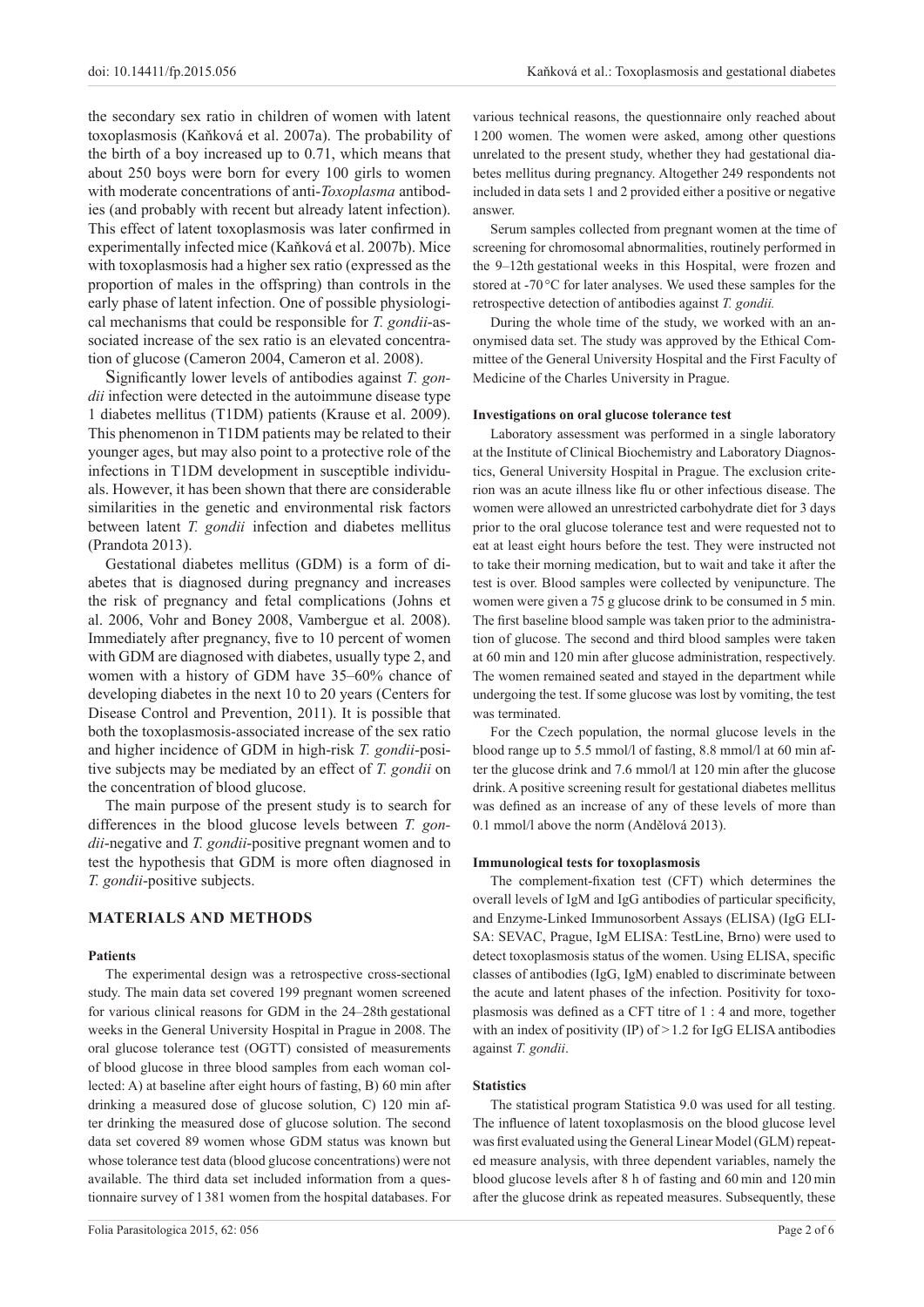

**Fig. 1.** Differences in the blood glucose levels between *T. gondii*-positive and *T. gondii*-negative pregnant women screened for gestational diabetes (24–28th gestational weeks). The boxes and spreads show standard error and standard deviation ranges, respectively. **A** – baseline glucose levels after 8 hours of fasting (0 min); **B** – glucose levels 60 min after the glucose drink; **C** – glucose levels 120 min after the glucose drink.

three dependent variables were also evaluated separately using a simple GLM technique. An independent continuous variable, maternal body weight in the 9–12th gestational weeks, was included in all models. The influence of the binary variable latent toxoplasmosis on the probability of a positive GDM screening result was evaluated using the contingency table method. Four women with twin pregnancies were excluded from the analysis. For a particular category of analysis, some data were not available and the numbers of women varied between analyses.

# **RESULTS**

The final data set covered 195 pregnant women. However, all three measurement data were available only for 191 of them. GLM with the blood glucose levels after 8 h of fasting and 60min and 120min after the glucose drink as repeated measures and independent binary variables toxoplasmosis and maternal body mass showed that *Toxoplasma gondii*-positive women had higher glucose levels in the blood (n = 191, p = 0.010, eta<sup>2</sup> = 0.024) than *T. gondii*-negative women. The effect of the continuous predictor maternal body mass was positive and also significant ( $p = 0.003$ ,  $eta^2 = 0.030$ .

The univariate GLM analysis with the glucose level as the dependent variable and binary variable toxoplasmosis and continuous variable maternal weight in the 9–12th gestational weeks as independent variables showed that 45 *T. gondii*-positive women had higher levels of fasting plasma glucose (OGTT 0 min) (mean = 5.04 mmol/l;  $CI_{0.5}$  = 4.92, 5.17) than 149 *T. gondii*-negative wom-

Folia Parasitologica 2015, 62: 056 Page 3 of 6

en (mean = 4.88 mmol/l;  $CI_{05} = 4.82, 4.95$ ) (p = 0.026,  $eta^2 = 0.026$ ) (Fig. 1A). A positive correlation also existed between maternal weight in the 9–12th gestational weeks  $(p < 0.001$ , eta<sup>2</sup> = 0.145). The same model was used for evaluating the effect of toxoplasmosis on the blood glucose level at 1 hour (OGTT 60 min) or two hours (OGTT 120 min) after the glucose drink (Fig. 1B,C).

Sixty min after the glucose drink, 45 *T. gondii*-positive mothers had higher blood glucose levels  $(\text{mean} = 7.73 \text{ mmol/l}; \text{CI}_{95} = 7.09, 8.37) \text{ than } 147 \text{ T. } \text{gon-}$ *dii*-negative mothers (mean = 6.89 mmol/l;  $CI_{0.5} = 6.61$ , 7.16), ( $p = 0.007$ , eta<sup>2</sup> = 0.038) and the effect of the continuous predictor maternal weight was again significant  $(p = 0.002, eta^2 = 0.051).$ 

Two hours (120 min) after the glucose drink, 44 *T. gondii*-positive mothers had higher blood glucose levels  $(\text{mean} = 6.43 \text{ mmol/l}; \text{CI}_{95} = 6.03, 6.83) \text{ than } 148 \text{ T. } \text{gon-}$ *dii*-negative mothers (mean = 5.74 mmol/l;  $CI_{0.5} = 5.55$ , 5.93), ( $p = 0.001$ , eta<sup>2</sup> = 0.053), but the effect of the continuous predictor maternal body mass was not significant  $(p = 0.22, eta^2 = 0.008)$ .

The GLM analysis showed a positive correlation of anti-*T. gondii* IgG antibodies and blood glucose level at 120 min after the glucose drink for 45 *T. gondii*-positive women (partial Kendall test with maternal age as a covariate:  $p = 0.049$ ; Fig. 2). This correlation was not significant either at 0 min ( $p = 0.456$ ) or 60 min ( $p = 0.206$ ), neither was the correlation between the concentration of IgG antibodies and blood glucose level and the concentration of an-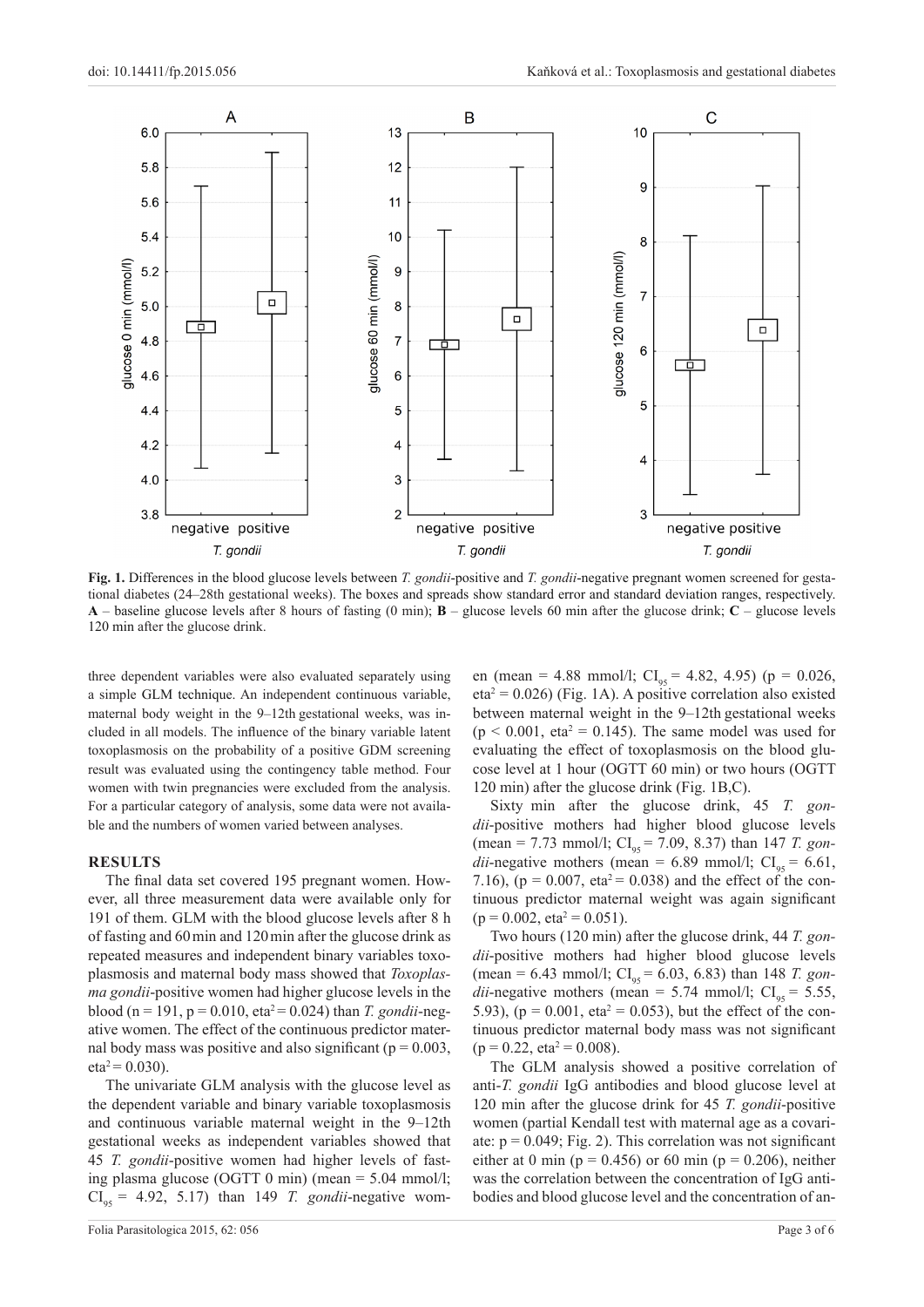

**Fig. 2.** Correlation of anti-*Toxoplasma gondii* IgG antibody levels (index of positivity) and blood glucose at 120 minutes after the glucose drink in *T. gondii*-positive pregnant women screened for gestational diabetes (24–28th gestational weeks).

ti-*T. gondii* IgG antibodies at any minute after the glucose drink for *T. gondii*-negative women (partial Kendall test with maternal age as a covariate 0 min:  $n = 151$ ,  $p = 0.618$ ; 60 min: n = 149, p = 0.676; 120 min: n = 150, p = 0.979).

The difference in the prevalence of gestational diabetes mellitus between *T. gondii*-positive and *T. gondii*-negative women was searched for in a combined set of 532 women whose OGTT data were available. Of 409 *T. gondii*-negative women, 49 (12.0 %) were screened positive for GDM while the GDM prevalence rate in 123 *T. gondii*-positive women was 19.5% (24 cases). This difference was significant (n = 532,  $\chi$ <sup>2</sup> = 4.53, p = 0.033, odds ratio = 1.78).

## **DISCUSSION**

Pregnant women with latent toxoplasmosis had significantly higher blood glucose levels in the oral glucose tolerance test at baseline after 8 hours of fasting and at 60 and 120 minutes after the 75 g glucose drink. The glucose level positively covaried with the concentration of anti-*Toxoplasma gondii* antibodies, suggesting that the effects of toxoplasmosis decreased with the time from infection. *Toxoplasma gondii*-infected women showed higher prevalence of gestational diabetes than *T. gondii-*free women.

Our results, namely the increased blood glucose level and higher incidence of GDM in *T. gondii*-infected women could also have considerable clinical impact. For example, these associations may provide new clues to the understanding of the complex pathogenesis of GDM. This disorder has important short-term as well as long-term consequences for women and their offspring. The major of them is a predisposition to the development of metabolic syndrome and type 2 diabetes. Even in developed countries, women with GDM may remain undiagnosed despite the fact that a proper lifestyle intervention has been documented to prevent or at least reduce the development of these severe conditions. It would be therefore useful to examine

*T. gondii*-positive mothers for GDM during the first trimester. This is probably especially true in the countries with high prevalence of toxoplasmosis or in countries where the screening for GDM in pregnancy is mandatory (e.g in the Czech Republic).

The extensive genetic heterogeneity of *T. gondii* strains also needs to be taken into account. Recent studies have shown that the strains of this parasite may differ dramatically in their impact on the physiology, health and also behaviour of the infected host (Morisset et al. 2008, Kannan 2010, McLeod 2012). In the future studies, it would be desirable to perform serological or even genetic typing of *T. gondii* isolates. Two-tailed statistical tests demonstrated a significant correlation between the concentrations of specific antibodies and glucose 120 minutes, but not at the 60 minutes after the glucose drink and at baseline (0 minute) before the glucose drink. It suggests that this effect might be probably linked to an increase in insulin resistance.

The present study also showed higher prevalence of GDM in *T. gondii*-infected women. *Toxoplasma gondii*-positive women had higher body mass before pregnancy than *T. gondii*-negative women (Flegr et al. 2005, Kaňková et al. 2010). It is known that high maternal weight is associated with a substantially higher risk of GDM (Chu et al. 2007). The effect of *T. gondii* positivity on higher prevalence of GDM could just be a side-effect of the influence of toxoplasmosis on body weight. Our data, however, did not support this hypothesis as the effect of latent toxoplasmosis on the higher blood glucose level was significant in the model with body mass as a covariate.

The original aim of the present study was to find the mechanisms underlying the observed associations of the sex ratio and GDM with *T. gondii* infection (Cameron 2004, Cameron et al. 2008). Latent toxoplasmosis increases the secondary sex ratio in humans and laboratory mice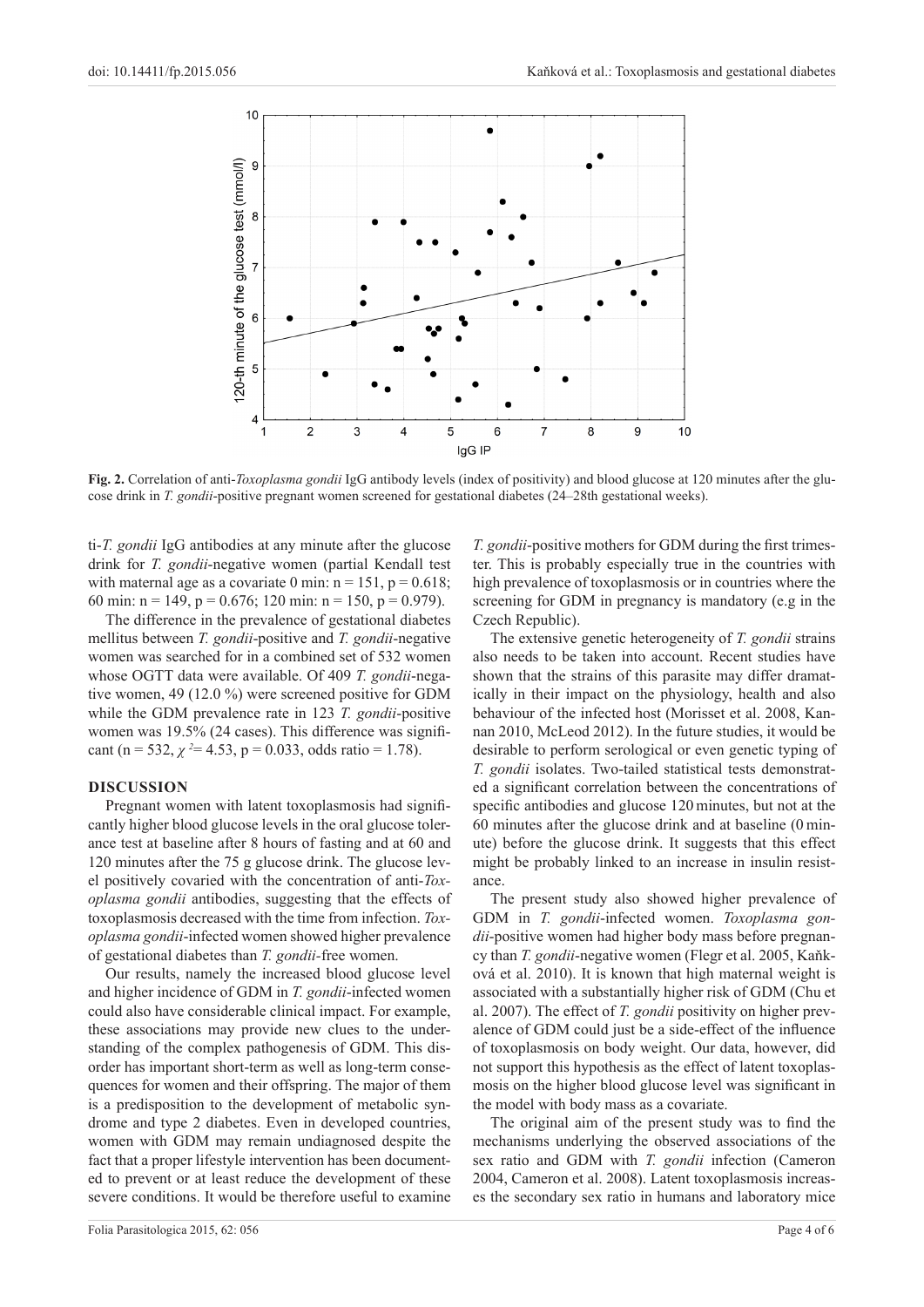(Kaňková et al. 2007a,b). The physiological mechanism of this effect is unknown; however, we hypothesise that a manipulation of the blood glucose concentration could play a role in it (Larson et al. 2001).

Research on the role of glucose in the reproductive functions has shown that excess glucose favours the development of male blastocysts, providing a potential mechanism for sex-ratio variation in relation to maternal condition around conception (Cameron 2004). Also, the change in glucose levels resulted in a change in sex ratios, with more daughters being born to females with experimentally lowered glucose (Cameron et al. 2008). A study using mice as an animal model for human diabetes has found that an increase in circulating glucose resulted in a male-biased sex ratio (Machado et al. 2001).

Our present study suggests that *T. gondii*-infected women have increased blood glucose levels, which is in accordance with our hypothesis suggesting that the glucose concentration plays a role in *T. gondii*-associated sex ratio shifts. This hypothesis is also supported by the existence of a positive correlation between the concentration of anti-*T. gondii* IgG antibodies and the blood glucose concentration. The concentration of anti-*T. gondii* IgG antibodies is known to decrease with the time passed since infection (Kodym et al. 2007). In the early phase of latent toxoplasmosis, i.e. in mice that delivered in the fourth month of infection, the sex ratio was higher than in controls, whereas the mice in a later phase of infection, i.e. those that delivered in the fifth to eighth month of infection, had a lower sex ratio than controls (Kaňková et al. 2007b).

In a large cross-sectional study in a sample of 1803 clients, the probability of the birth of a boy was also increased in women with the highest concentrations of anti-*T. gondii* antibodies while decreased in those with a low concentration of anti-*Toxoplasma* antibodies (Kaňková et al. 2007a). The reduction of the positive effect of *T. gondii* on the concentration of glucose with decrease of anti-*T. gondii* IgG antibody level, which was observed in the present study, supports the hypothesis that the glucose could be the proximate cause of the toxoplasmosis-associated changes in the offspring sex ratio.

Recently, it was suggested that maternal T and potentially also B cells transferred during pregnancy and/or the breast milk feeding and their encounter with the antigen in mesenteric lymph nodes might play a role in development of T1DM (Roy et al. 2011). Maternal microchimerism in peripheral blood was demonstrated to be significantly higher in patients with T1DM compared to unaffected siblings and healthy subjects (Nelson et al. 2007). It was suggested that *Toxoplasma*-containing cells of fetal origin could disseminate the parasite in the maternal organism (Prandota 2012). It has been reported recently that *Toxoplasma* increases migration activity of infected leukocytes, which could help spread infection in various tissues of the host's body (Fuks et al. 2012).

*Toxoplasma gondii* infection during gestation and/or after birth may be responsible for development of both T1DM and type 2 diabetes mellitus (T2DM) in children, adolescents and adults (Prandota 2013). Moreover, a significantly lower occurrence of antibodies against *T. gondii*  found in the sera of patients with T1DM compared with their first-degree family members or healthy controls may be due to their T and/or B cell exhaustion perspective caused by chronic infection with the parasite (Krause et al. 2009). In contrast, patients with T2DM had increased anti-*T. gondii* antibodies significantly more frequently than respective controls (Gokce et al. 2008). Impaired vascular endothelial function characteristic for the patients with diabetes mellitus may be at least in part due to the preferential *T. gondii* infection of endothelial cells (Prandota 2013).

However, it must be reminded that all previous studies have focused on the effect of the glucose concentration on the sex ratio at the time of conception, while we addressed the concentration of glucose during pregnancy. Further work would be necessary to confirm our results in a population of non-pregnant women in child-bearing age.

**Acknowledgements.** The research was supported by research grants UNCE 204004 and PRVOUK 25 from the Charles University, Prague and RVO-VFN64165 from the Ministry of Health of the Czech Republic.

Chu S.Y., Callaghan W.M., Kim S.Y., Schmidt C.H., Lau J., England J.L., Dietz P.M. 2007: Maternal obesity and risk of gestational diabetes mellitus. Diabetes Care 30: 2070–2076. Flegr J. 2013: Influence of latent *Toxoplasma* infection on the hu-

# **REFERENCES**

- Andělová K. 2013: [Administration of an impaired glucose tolerance test (screening) in pregnancy – the recommended practice]. Čes. Gynekol. 78: 10. (In Czech.)
- BAETTIE C.P. 1982: The ecology of toxoplasmosis. Ecol. Dis. 1: 13–20.
- Cameron E.Z. 2004: Facultative adjustment of mammalian sex ratin in support of the Travers-Willard hypothesis: evidence for a mechanism. Proc. R. Soc. B 271: 1723–1728.
- Cameron E.Z., Lemons P.R., Bateman P.W, Bennett N.C. 2008: Experimental alteration of liter sex ratios in a mammal. Proc. R. Soc. B 275: 323–327.
- Centers for Disease Control and Prevention 2011: National diabetes fact sheet: general information and national estimates on diabetes in the United States. Atlanta, GA: U.S. Department of Health and Human Services, Centers for Disease Control and Prevention, 6 pp.
- man personality, physiology, and morphology: pros and cons of the *Toxoplasma*-human model in studying the manipulation hypothesis. J. Exp. Biol. 216: 127–133.
	- FLEGR J., HRDÁ Š., KODYM P. 2005: Influence of latent toxoplasmosis on human health. Folia Parasitol. 52: 199–204.
	- Flegr J., Prandota J., Sovičková M., Israili Z.H. 2014: Toxoplasmosis – a global threat. Correlation between latent toxoplasmosis and specific disease burden – a WHO data-based study of 29 European and 59 non-European countries. PLoS ONE 9: e90203.
	- FLEGR J., ZÍTKOVÁ S., KODYM P., FRYNTA D. 1996: Induction of changes in human behaviour by the parasitic protozoan *Toxoplasma gondii*. Parasitology 133: 49–54.